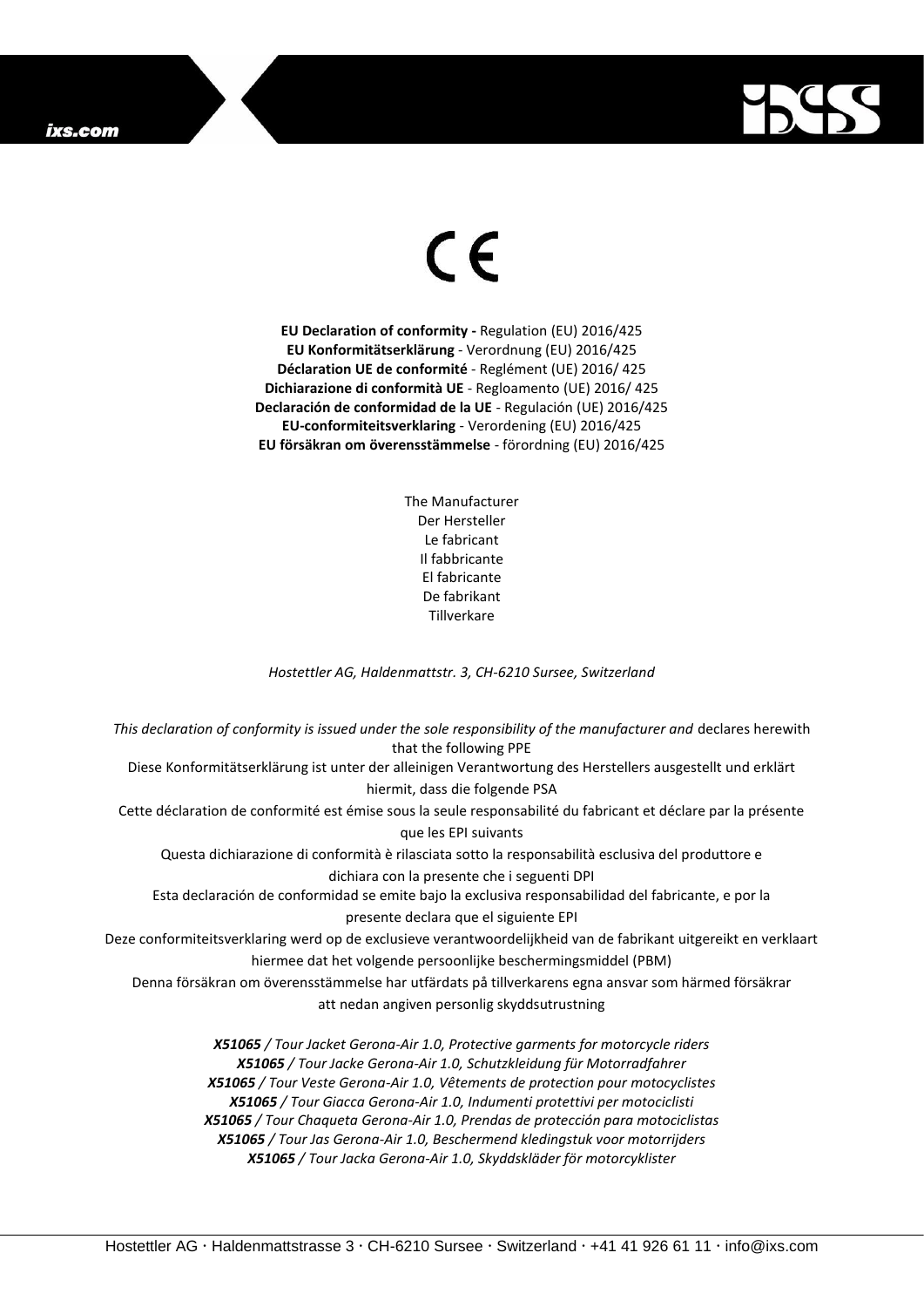



has undergone the EU-type examination conformity assessment procedure (module B) performed by the Notified Body, IDIADA AUTOMOTIVE TECHNOLOGY, S.A. (OC.0164), P. I. L'ALBORNAR, E-43710 Santa Olivia (Tarragona – Spain), which has issued the EU Type Examination Certificate No. MT21090085.

and is compliant with the following Standard: EN 17092-3:2020 (AA)

## das EU-Baumusterprüfungs-Konformitätsbewertungsverfahren durchlaufen hat (Modul B), durchgeführt von der benannten Stelle, IDIADA AUTOMOTIVE TECHNOLOGY, S.A. (OC.0164), P. I. L'ALBORNAR, E-43710 Santa Olivia (Tarragona – Spanien), die die EU-Baumusterprüfbescheinigung Nr. MT21090085 ausgestellt hat.

und entspricht der folgenden Norm: EN 17092-3:2020 (AA)

a subi la procédure d'évaluation de la conformité pour l'examen de type UE (module B) réalisée par l'organisme notifié, IDIADA AUTOMOTIVE TECHNOLOGY, S.A. (OC.0164), P. I. L'ALBORNAR, E-43710 Santa Olivia (Tarragona – Espagne), qui a délivré le certificat d'examen de type UE n°. MT21090085

Et est conforme à la norme suivante: EN 17092-3:2020 (AA)

è stato sottoposto alla procedura di valutazione della conformità dell'esame UE del tipo (modulo B) eseguita dall'organismo notificato, IDIADA AUTOMOTIVE TECHNOLOGY, S.A. (OC.0164), P. I. L'ALBORNAR, E-43710 Santa Olivia (Tarragona – Spagna), che ha rilasciato il certificato di esame UE del tipo n. MT21090085.

Ed è conforme alla seguente norma: EN 17092-3:2020 (AA)

ha sido sometido al procedimiento de evaluación de conformidad del examen de tipo UE (módulo B) realizado por el organismo notificado, IDIADA AUTOMOTIVE TECHNOLOGY, S.A. (OC.0164), P. I. L'ALBORNAR, E-43710 Santa Olivia (Tarragona – España), que ha emitido el certificado de examen UE de tipo no. MT21090085.

Y cumple con el siguiente estándar: EN 17092-3:2020 (AA)

de EG-typekeuring-conformiteitsbeoordelingsprocedure doorlopen (module B) heeft,uitgevoerd door de aangemelde instantie IDIADA AUTOMOTIVE TECHNOLOGY, S.A. (OC.0164), P. I. L'ALBORNAR, E-43710 Santa Olivia (Tarragona – Spanje) die het certificaat van EG-typeonderzoek nr. MT21090085 afgegeven heeft,

en voldoet aan de volgende norm: EN 17092-3:2020 (AA)